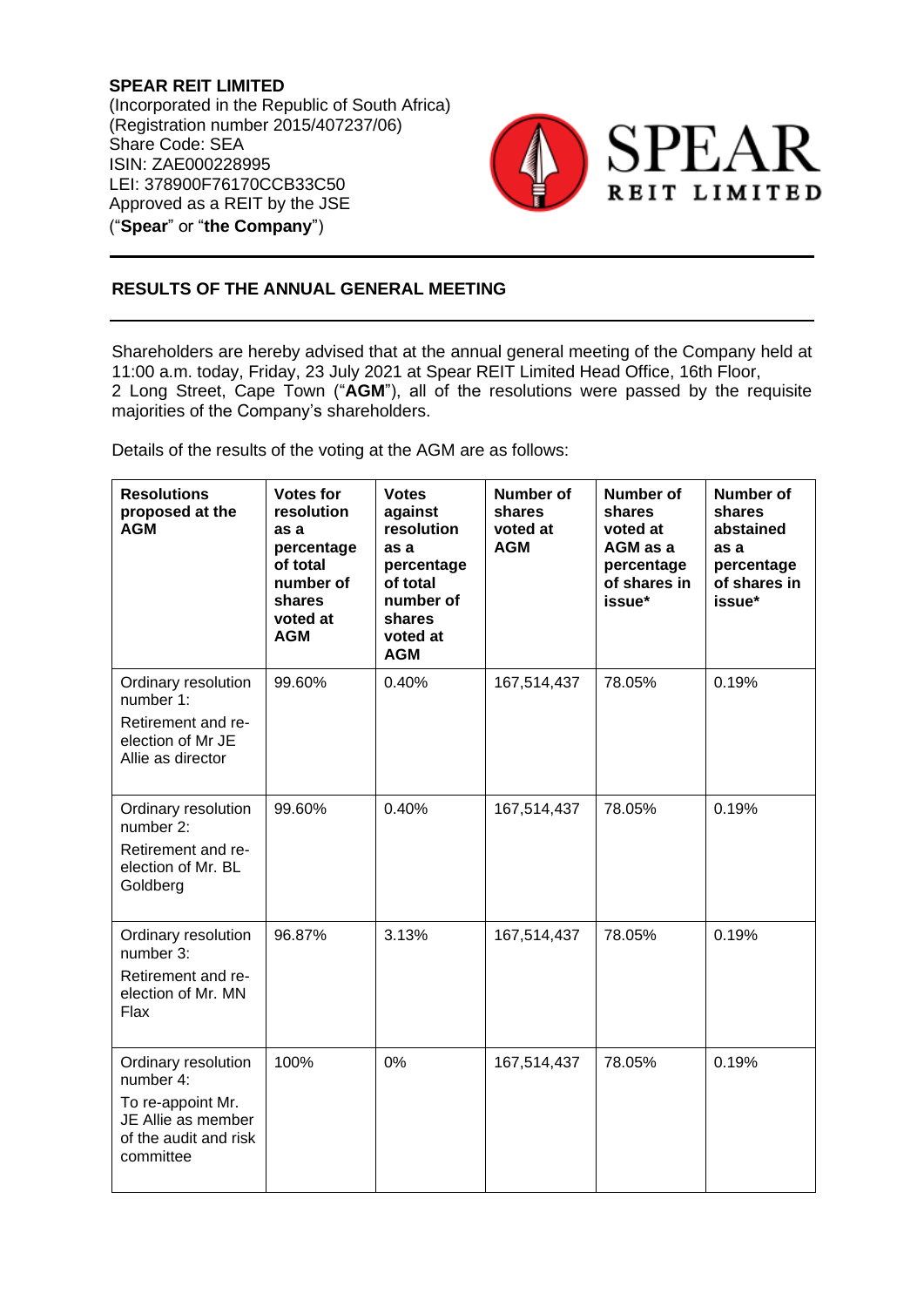| Ordinary resolution<br>number 5:<br>To re-appoint Mr.<br><b>BL Goldberg as</b><br>member of the<br>audit and risk                        | 100%   | 0%     | 167,514,437 | 78.05% | 0.19% |
|------------------------------------------------------------------------------------------------------------------------------------------|--------|--------|-------------|--------|-------|
| committee                                                                                                                                |        |        |             |        |       |
| Ordinary resolution<br>number 6:<br>To re-appoint Mr. N                                                                                  | 100%   | 0%     | 167,514,437 | 78.05% | 0.19% |
| Kjellström-Matseke<br>as member of the<br>audit and risk<br>committee                                                                    |        |        |             |        |       |
| Ordinary resolution<br>number 7:                                                                                                         | 99.60% | 0.40%  | 167,514,437 | 78.05% | 0.19% |
| To re-appoint BDO<br>South Africa<br>Incorporated as the<br>auditor of the<br>company                                                    |        |        |             |        |       |
| Ordinary resolution<br>number 8:<br>Non-binding<br>advisory vote on<br>Spear's<br>remuneration policy                                    | 93.22% | 6.78%  | 167,514,437 | 78.05% | 0.19% |
| Ordinary resolution<br>number 9:<br>Non-binding<br>advisory vote on<br>Spear's<br>implementation<br>report on the<br>remuneration policy | 90.17% | 9.83%  | 167,514,437 | 78.05% | 0.19% |
| Ordinary resolution<br>number 10:<br>General authority to<br>issue ordinary<br>shares for cash                                           | 92.52% | 7.48%  | 167,514,437 | 78.05% | 0.19% |
| Special resolution<br>number 1:<br>Remuneration of<br>non-executive<br>directors                                                         | 80.21% | 19.79% | 167,514,437 | 78.05% | 0.19% |